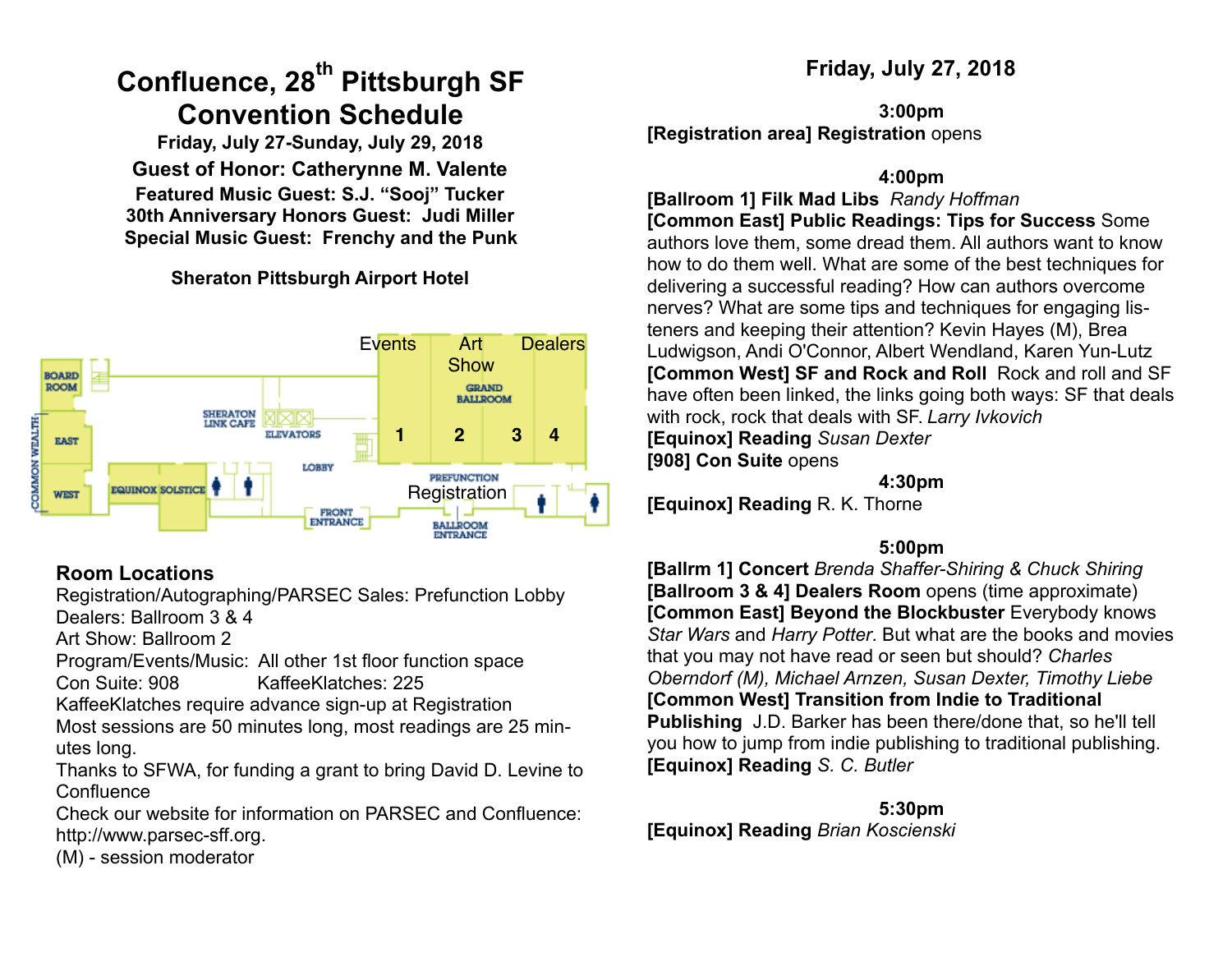#### **6:00pm**

**[Ballroom 1] Concert** *Blind Lemming Chiffon*  **[Ballroom 2] Art Show** opens

**[Common East] Bring on the Bad Guys** What makes villains memorable? *R. K. Thorne (M), Joshua Bellin, Frederic S. Durbin, Stephen C. Fisher, J. L. Gribble*

**[Common West] It's a Monster Mash: Rock'n'Roll & SF** How has rock influenced SF? Has SF influenced rock (beyond science fictional album covers back in the vinyl days)? What about the influence of music within fandom on fiction and conventions? *S. J. "Sooj" Tucker (M), Marilyn Mattie Brahen, Lawrence C. Connolly, Larry Ivkovich, Catherynne M. Valente*

#### **7:00pm**

#### **[Registration area] Registration** closes

**[Ballroom 1] Concert** Via Bella *Erin Bellavia, Rand Bellevue* [**Common East] How to Self-Publish** How to get started with self-publishing. What resources can help you? What should you avoid? *Larry Ivkovich (M), Andi O'Connor, Jay Smith, Ian Randal Strock, Karen Yun-Lutz* 

**[Common West] Naval Command & Control Ships and** planes and the like are cool, but it is command and control that holds it all together and makes the whole greater than the sum of the parts. How does the US Navy exercise command and control, and what lessons from modern naval warfare might apply for warfare in space? Christopher Weave

**[Registration area] Registration closes** 

### **8:00pm**

**[Ballroom 1] Welcome to Confluence** A quick overview about what to expect during the con. Stop by to ask a question, meet our guest of honor and special guests and find out about what we'll be doing this weekend. February Sky will sing us out with a rousing rendition of "Three Days Away from the Ratrace." *Kevin Hayes (M), Phil Cooper, Scott Helland, Randy Hoffman, David D. Levine, Jim Mann, Laurie Mann, Judi Miller, Heidi* 

*Pilewski, Samantha Stephenson, S. J. "Sooj" Tucker, Susan Urban, Catherynne M. Valente, Karen Yun-Lutz*  **[Ballroom 2] Art Show** closes **[Ballroom 3 & 4] Dealers Room** closes **[Common East] SF Poetry Reading** SF poets read poetrytheir own and favorites by others. *Michael Arnzen (M), Herb Kauderer, Geoffrey A. Landis, Mary Soon Lee, Mary Turzillo* 

#### **9:00pm**

**[Ballrom 1] 30th Anniversary Honors Guest Event** *Judi Miller* **[Common East] Super Villain March Madness** Who is the absolute scummiest villain in the genre? Bring your own nomination for the worst character in F&SF, and be prepared to vote! (Thanks FogCon for coming up with this great idea.) *Brenda Clough (M), Marilyn "Mattie" Brahen, Elektra Hammond, Alan Irvine, David D. Levine* 

**[Common West] From "A Martian Odyssey" to** *The Martian* How have we portrayed living on Mars in fiction -- and how might it work in fact. *Aaron M. Roth (M), William H. Keith, Geoffrey A. Landis, Bud Sparhawk* 

### **[Equinox] Just Nerdy or Something Else-Mental**

**Illness** SF/F/H fans are often the butt of jokes, parody, and satire in the general population. People can tell that there's something different about us, often leading to ostracizing in society and at work. Mental illness is still very much an invisible disability. Yet, maybe this different functioning of the mind has benefits of awareness of things most others miss. Perhaps it's even a component of creativity. Are there ways to improve social acceptability? *Laurie Mann (M), Dame Dahlia, Brea Ludwigson, Mark Painter, Jay Smith* 

**[Room 225] Fortress Publishing Launch Party** 

*Brian Koscienski, Christopher Pisano* 

**10:00pm** 

**[Ballroom 1] Open Filking** Open singing - join in

**1:00am** 

**[908] Con Suite** closes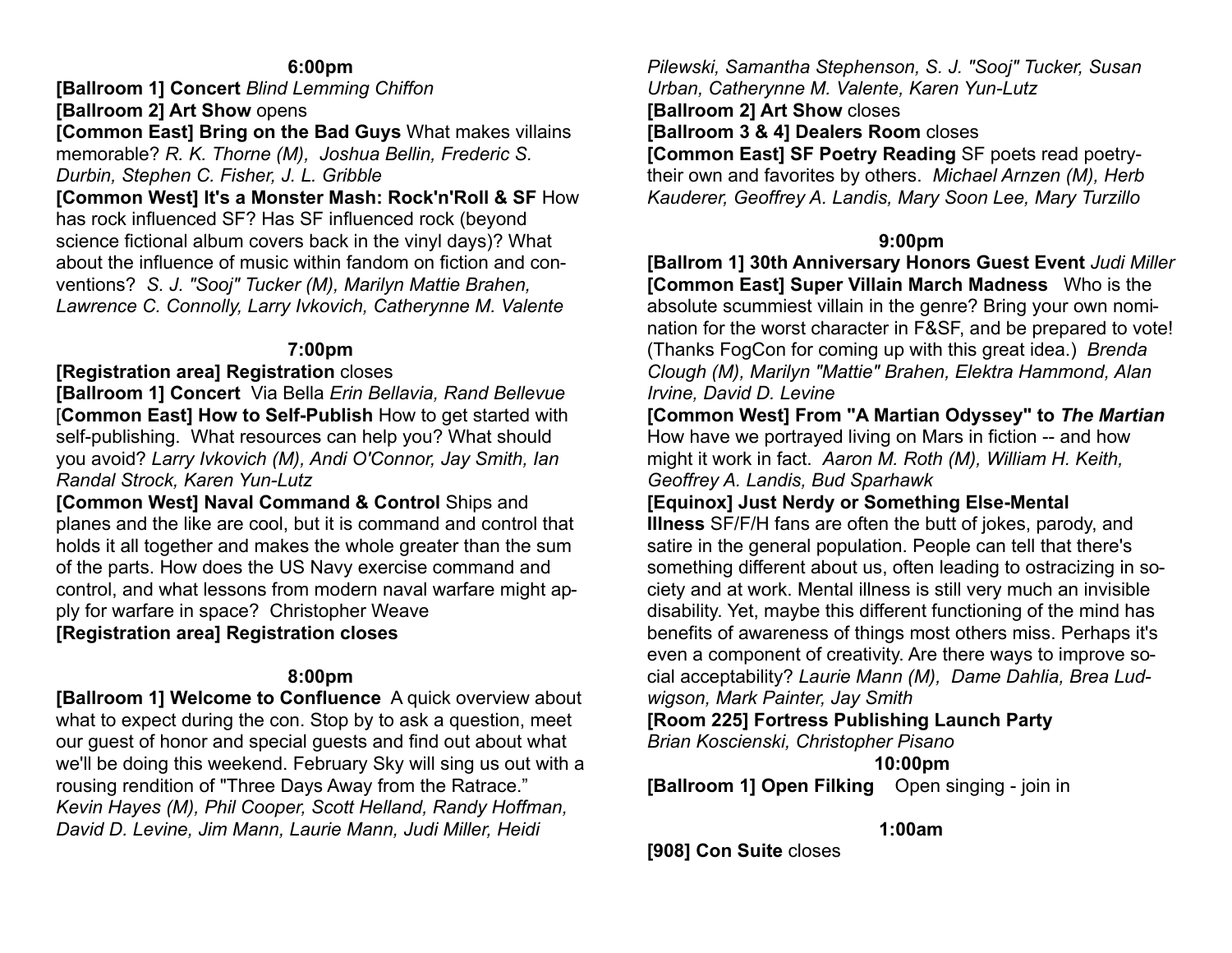**8:00am** 

**[908] Con Suite** opens

**8:45am** 

### **[Registration area] Registration** opens

### **9:00am**

**[Board Room] Writers Workshop** Writers Workshop required pre-con sign-up. *David D. Levine* 

### **[Registration Area ] Walk and Talk with Geoff and Mary**

Spending all day at a con can be a lot of fun, but sometimes you want to get outside! Let's go out & walk around the neighborhood, & talk about science, science fiction, writing, or whatever we feel like as we walk. *Geoffrey A. Landis, Mary Turzillo*  **[Room 225] Writing Exercises** Bring along paper and pens or a laptop and write away in a group. *Kevin Hayes* 

### **10:00am**

### **[Ballroom 1] Workshop: Renaissance A Capella Music**

Learn how to sing traditional Renaissance chorales without accompaniment, led by Court & Country *David Bannister, Carrie Dahlby, Kerri-Ellen Kelly, Betsey Langan, Wendy* 

*Richardson, Keith Rohrer, Sharon Spanogle, Ananda Stevens*  **[Ballroom 2] Art Show** opens

**[Ballroom 2] Creating an Oil Painting** Artist Rhonda Libbey will spend 5 hours painting in oils.

### **[Ballroom 3 & 4] Dealers Room** opens

**[Common East] Is There YA SF/F Without Dystopia** Must all YA be so unrelentlessly bleak? Is current YA the future of SF and fantasy as well? How else can writers approach publishing a successful YA novel? *Barbara Doran (M), Joshua Bellin, Frederic S. Durbin, Andi O'Connor, Tamora Pierce*  **[Common West] AI: The Real Deal** AIs--particularly **bad AIs**- are super fun to read about. But what's the actual state of the field? What do machine intelligences do well, and where are

they still failing? And what are the likely effects down the road? Drawing from colleagues studying & implementing AI, the presenter will lay out what's known and what we still have to figure out in the field of artificial intelligence. *Kenneth B. Chiacchia* **[Equinox] Reading** *Michael Arnzen*

**[Solstice] What I Read that's Not SF** Most SF readers read more than SF & fantasy—mainstream, mysteries, historical novels, history, science...the list is long. *Mary Soon Lee (M), Eric Leif Davin, Susan Dexter, Charles Oberndorf* **[Registration Area] Autographing** *Wendelin Gray, Alan Irvine, Larry Ivkovich* 

**[Room 225] Kaffeeklatsch** Talk with Catherynne M. Valente and other fans. Advance sign up at Registration; limited to 10.

### *10:30am*

**[Equinox] Reading** *Lawrence C. Connolly*

### *11:00am*

**[Ballroom 1] Presentation: Internal Alchemy** How do we beat negativity pointed at our creative pursuits, especially when it comes from within? In this presentation (part mini-concert, part pep talk & part discussion), Sooj shares her own tips for slaying deadlines, cultural conditioning, self-sabotage, stage fright & other problems through techniques that can be applied not just to songwriting but to any artistic discipline. *S. J. "Sooj" Tucker* **[Common East] Researching Your Story** How important is research in getting the background and setting right? How do you do research? *Tom Sweterlitsch (M), Brenda Clough, Elektra Hammond, Alan Irvine, A.M. Rycroft* 

**[Common West] Set the Controls for the Edge of the Sun**  The Solar Probe launches just a a few days. Come & hear what's planned and what we hope to learn. *Geoffrey A. Landis*  **[Equinox] Reading** *Charles Oberndorf* 

**[Solstice] Blurring the Lines: Writing Across Genres** How we blend SF, fantasy, horror, romance, mystery & other genres. *Brian Koscienski (M), J. L. Gribble, Larry Ivkovich, A.M. Rycroft*  **[Registration Area] Autographing** *Tamora Pierce, Jay Smith*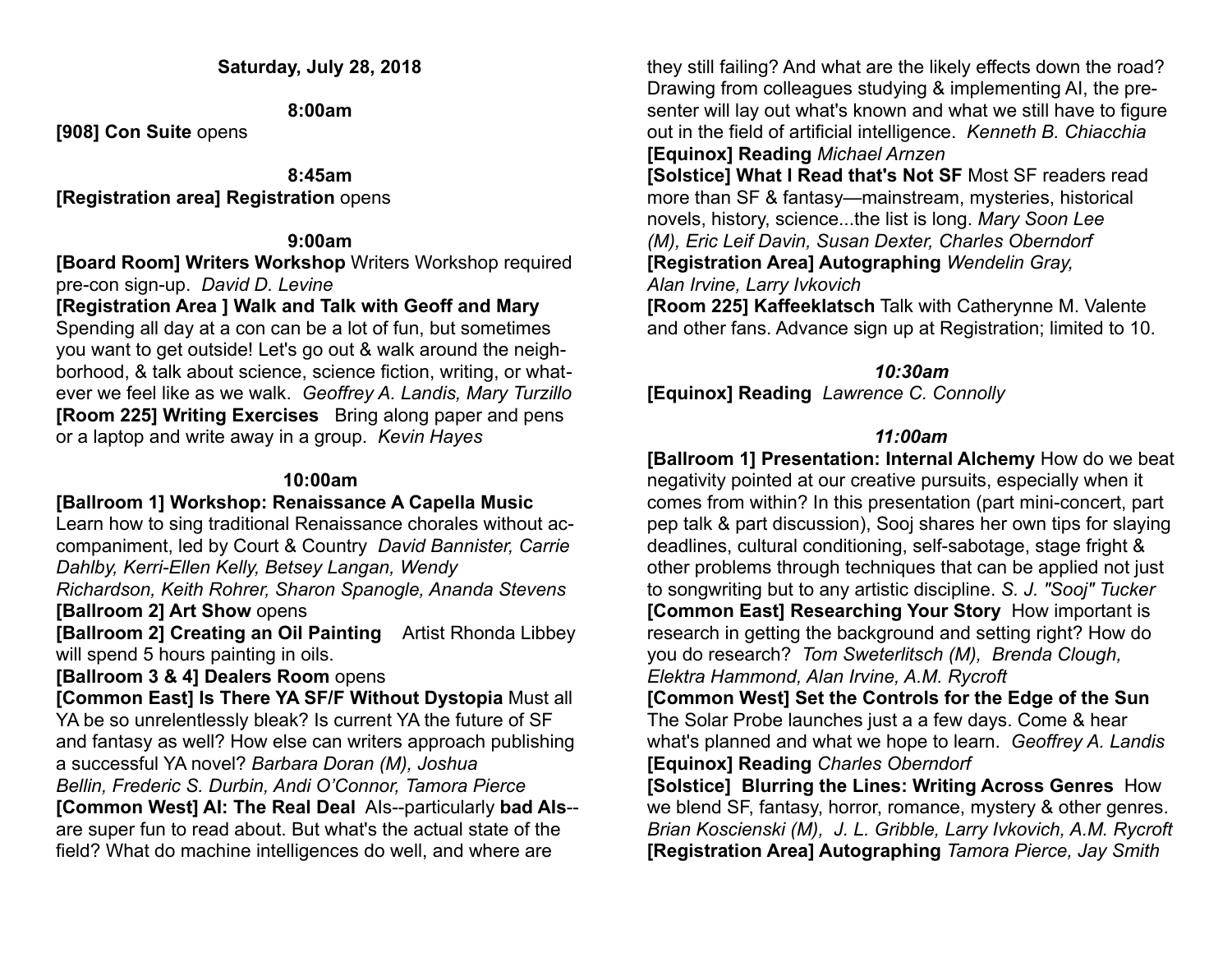**[Room 225] Kaffeeklatsch** Talk with Judi Miller and other fans. Advance sign up at Registration; limited to 10.

**11:30am** 

**[Equinox] Reading** *Albert Wendland* 

### **Noon**

### **[Ballroom 1] Concert** *John McDaid*

**[Common East] Pittsburgh as Setting** *Tomorrow and Tomorrow* makes great use of Pittsburgh as a location. What makes Pittsburgh useful as a setting? Different? What could a "future Pittsburgh" look like? *Lawrence C. Connolly (M),* 

*Barbara Doran, Barton Paul Levenson, Tom Sweterlitsch*  **[Common West] Making War Believable** Wars in good SF & fantasy still need to be believable. How do writers achieve this? What are some good examples? *Kenneth B. Chiacchia (M), William H. Keith, Timothy Liebe, Bud Sparhawk, Christopher Weave* 

**[Equinox] Reading** *J.L. Gribble*

**[Solstice] Workmanship of Costumes & Props** What makes costumes & props memorable? Workmanship & detail. Some expert costumers & masquerade judges will discuss workmanship and show some examples. *Dame Dahlia (M), Tom Higgs, Karen Purcell, Karen Schnaubelt* 

**[Registration Area] Autographing** *Geoffrey A. Landis, Mary Turzillo, Albert Wendland* 

**12:30pm** 

**[Equinox] Reading** *Brenda Clough* 

### **1:00pm**

**[Ballroom 1] Dynamic Duo** Our Guest of Honor and Featured Music Guest will take to the stage and surprise you! *Catherynne M. Valente, S. J. "Sooj" Tucker* 

**[Common East] Protagonist's Journey** The journey a protagonist makes, through myths, fiction, and films, is an archetype of Western thought. How does it work? What are some

examples in SF and fantasy that stick with us? *Mary Turzillo (M), Susan Dexter, Barbara Doran, Tamora Pierce, Jay Smith* **[Common West] Lang Belta - a Language from** 

*The Expanse* If you want to visit *The Expanse*, you might want to learn a little Lang Belta, the constructed creole language for the show. Learn from a "native speaker" who will bring you to a space station 300 years into the future through language. *Hanne Madeleine Gates Paine* 

### **[Equinox] Reading** *Wendelin Gray*

**[Solstice] Science Fiction of the 1950s** The 1950s saw the start of two magazines, *Galaxy* & *F&SF*, that changed the field in terms to the type of SF being published. More novels were being published. What are the high points of 1950s SF? How did it change what came before & lay the foundations of what was to come later? *Stephen C. Fisher (M), S.C. Butler, Eric Leif Davin, Darrell Schweitzer, John Alfred Taylor*

**[Board Room] Fiction Skills Seminar** Join Realm Award-winning author Frederic S. Durbin for a few brief exercises focused on the essential fiction-writing skills of action, description, dialogue, and point-of-view. Bring along your preferred writing tools and spend an hour fine-tuning your techniques. The seminar will give participants a chance to share and discuss what they produce and to ask questions. *Frederic S. Durbin*

## **[Registration Area] Autographing** *Barton Paul Levenson,*

*Joshua Palmatier, A. M. Rycroft* 

**[Room 225] Kaffeeklatsch** Talk with Michael Arnzen & Herb Kauderer. Advance sign up at Registration; limited to 10.

### **1:30pm**

**[Equinox] Reading** Larry Ivkovich

### **2:00pm**

**[Ballroom 1] Concert** February Sky**-***Phil Cooper, Susan Urban*  **[Common East] How Modern Technology Impacts Drama**  Modern tech affects the way a story grows. What happens when the hero has a cell phone or access a camera, or access to the internet? How can a writer counter technology (beyond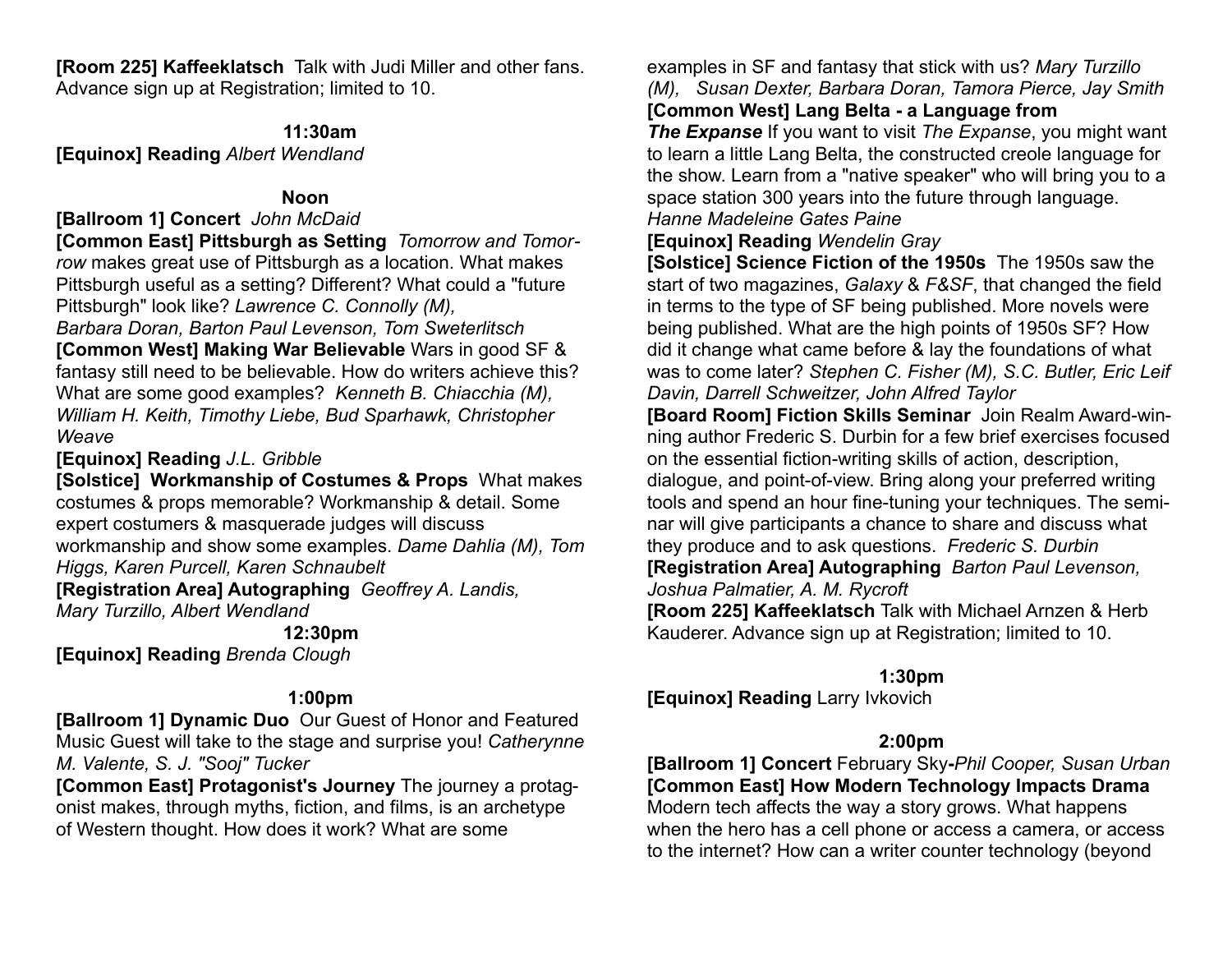setting a story before 1980) in the story? *Jay Smith (M), Wendelin Gray, Timothy Liebe, Aaron M. Roth, R. K. Thorne*  **[Common West] Costuming for a Cause** What do Stormtroopers, Superheroes and Princesses have in common? From hospital visits to charity walks, costuming groups have done their part to raise awareness for several causes. What is it

like to be a member of a costuming group that does charity? (presentation over at 2:30pm) *Dame Dahlia*

#### **[Equinox] Reading** *John Alfred Taylor*

**[Solstice] Private Enterprise in Space** Robert Heinlein's "The Man Who Sold the Moon" speculated about business in space generations ago. Elon Musk is trying to make it happen now. Should we expect Starbucks on Mars? *Ian Randal Strock (M), Kenneth B. Chiacchia, Lawrence C. Connolly, Herb Kauderer, Mark Painter*

**[Board Room] Vogon Poetry Workshop** *Brea Ludwigson* **[Registration Area] Autographing** *Frederic S. Durbin,* 

*Tom Sweterlitsch, S. J. "Sooj" Tucker* 

**[Room 225] Kaffeeklatsch** Talk with David D. Levine and other fans. Advance sign up at Registration; limited to 10.

#### **2:30pm**

[**Common West] Introduction to SF & Fantasy in K-Dramas** Everyone's heard about K-Pop, but K-Dramas, not so much. Korean TV has heavy SF & fantasy elements (*Goblin, the Lonely and Great God & I'm Not a Robot*). Sam will share a short in-

troduction to his latest obsession. *S. C. Butler*  **[Equinox] Reading** Joshua Palmatier

### **3:00pm**

**[Ballroom 1] Guest of Honor Presentation** Our Guest of Honor will read from her new novel *Space Opera* and will have a Q&A session. *Catherine M. Valente* 

#### **4:00pm**

**[Ballroom 1] Concert** *Court & Country—David Bannister, Carrie Dahlby, Kerri-Ellen Kelly, Betsey Langan, Wendy Richardson, Keith Rohrer, Sharon Spanogle, Ananda Stevens*   **[Common East] Frivolous Poetry** Panelists read humorous science fiction & fantasy poetry. *Herb Kauderer (M), Mary Soon Lee, Mary Turzillo, Catherynne M. Valente*  **[Common West] The Great War in Science Fiction** World War I has been a topic in science fiction since before it began and as recently as *Wonder Woman*. What examples are there of the Great War in SF? How does SF handle it? Why doesn't it get the same attention as the Civil War or WWII? And what about the impact the Great War on writers like J.R.R. Tolkein? *Mark Painter, Darrell Schweitzer, John Alfred Taylor*  **[Equinox] Reading: [PARSEC Story Contest Winner Zaina](http://parsec-sff.org/zambia/EditSession.php?id=327)  [Ujayli](http://parsec-sff.org/zambia/EditSession.php?id=327)**

**[Solstice] Science Fiction and Fantasy Writers of America**  Learn about SFWA, the Science Fiction and Fantasy Writers of America, and how it can help you. *Bud Sparhawk* **[Board Room] What Has She Done to Kevin**? Prosthetics Demo Learn a little about basic prosthetics as Nancy Janda

turns Confluence's chair Kevin Hayes into a...?

**[Registration Area] Autographing** *Michael Arnzen,* 

*J.D. Barker, Joshua Bellin* 

**[Room 225] Kaffeeklatsch** Talk with Sooj Tucker and other fans. Advance sign up at Registration; limited to 10.

**4:30pm**

**[Equinox] Reading** *Elektra Hammond*

### **5:00pm**

**[Ballroom 1] Concert Featured Music Guest**

*S. J. "Sooj" Tucker* 

**[Board Room] Developing the Dream Diary** Rhonda is creating her own illustrated dream diary called "Visions from the Dream Diary." She has saved up nearly 20 years worth of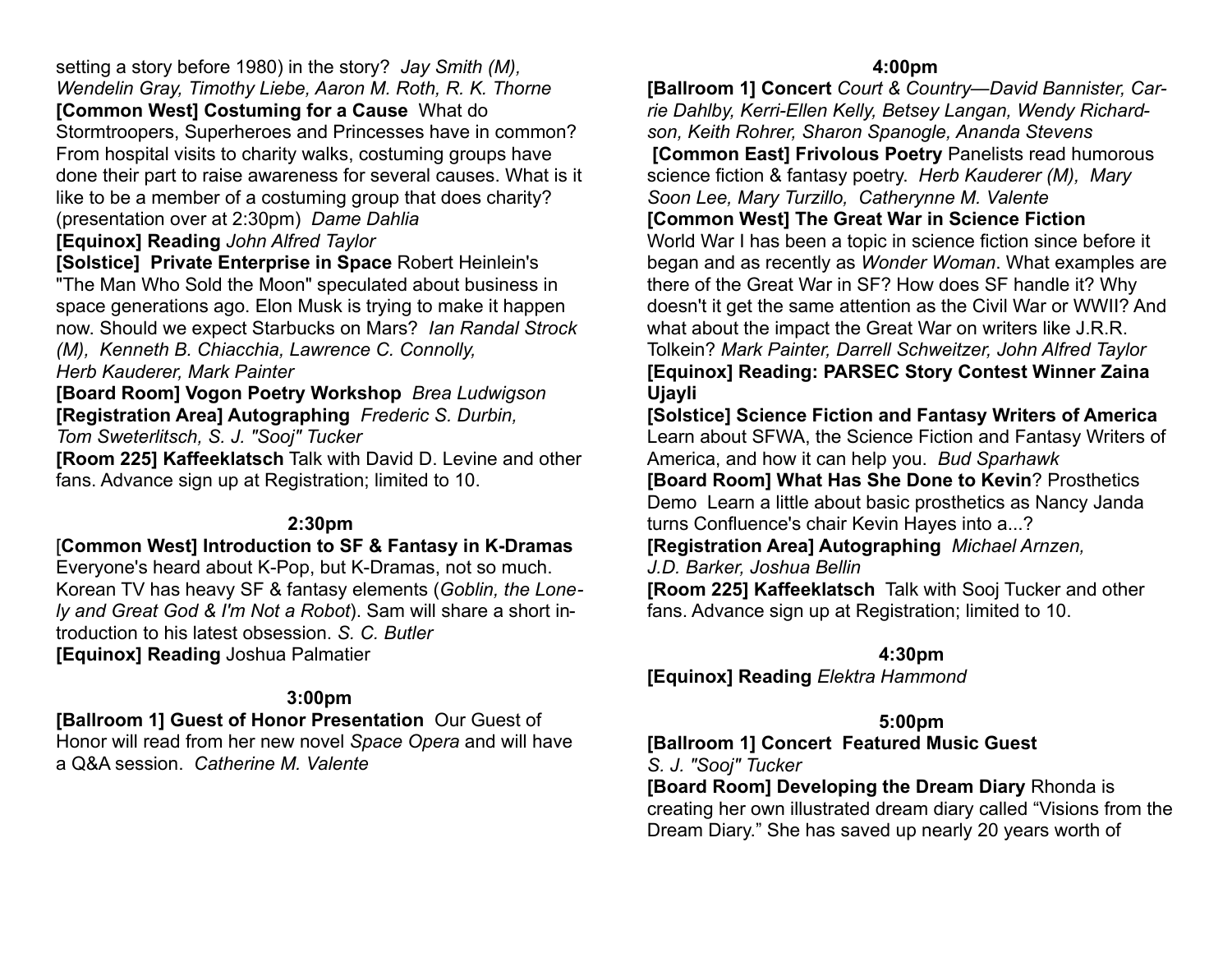dreams in her diary, and will talk about how Patreon & Kickstarter can be used to fund writing project. Rhonda Libbey **[Common East] Integrating Character, Plot & Worldbuilding**  Many writers are naturals with characters or worldbuilding, but struggle with plot; others have no difficulty plotting but find their characters flat. Hugo-winning writer David D. Levine shows you his process for developing characters, plot, and world simultaneously & cohesively.

**[Common West] Alien Languages in SF & Fantasy** Too many first contact stories have an easy way for alien cultures to communicate. But, realistically, how is this really going to happen? How complicated is first contact when people don't speak the same language? *Brea Ludwigson (M), Barbara Doran, Hanne Madeleine Gates Paine, Mark Painter* 

#### **[Equinox] Reading** *Thomas Sweterlitsch*

**[Solstice] Short Fiction Now** There is more short fiction published now than perhaps ever in the field. In fact, there is so much in print magazines, in original anthologies, and online that it's impossible to follow it all. The panel looks at the best recent short fiction and where to find it. *Joshua Palmatier (M), Brian Koscienski, Christopher Pisano, Bud Sparhawk*

**[Registration Area] Autographing** *Brenda Clough, Lawrence C. Connolly, Judi Miller* 

**[Room 225] Book Launch Party** *Wendelin Gray & Larry Ivkovich*

#### **5:30pm**

**[Equinox] Reading** *Mary Turzillo* 

#### **6:00pm**

**[Registration Area] Masquerade Sign-up Closes** If you plan to participate in the Masquerade, you must sign up by 6pm. **[Ballroom 2] Art Show** closes **[Ballroom 3 & 4] Dealers Room** closes

**7:00pm [Registration Area] Registration** closes

#### *7***:45pm [Ballroom 1] Doors Open for Masquerade**

#### **8:00pm**

**[Ballroom 1] Masquerade** An evening of costumes (and music) with Nancy Janda & Bill Hensel serving as your MCs. **[Room 225]** *Beer Tasting* Come taste beers of the Allegheny River. Lots of new breweries have been springing up along the Allegheny and we'll taste some beer, and maybe even some cider & whiskey. *Jim Mann, Laurie Mann, Mary Tabasko, James J. Walton* 

#### **8:30pm**

**[Ballroom 1] Concert—Special Music Guest—Frenchy & the Punk** Masquerade Half-time (time approximate) *Scott Helland, Samantha Stephenson* 

#### **9:00pm**

**[Common East] Horror Then and Now How has horror** evolved from Lovecraft and Lord Dunsany through King, Barker, and other modern masters? *Darrell Schweitzer (M), Michael Arnzen, J.D. Barker, A.M. Rycroft, Jay Smith* 

#### **9:15pm**

**[Ballroom 1] Masquerade Awards** (time approximate) Learn which costumes have won the awards. MCs: Nancy Janda, Bill Hensel Judges: Tom Higgs, Karen Purcell, Karen Schnaubelt **Concert More Frenchy & the Punk** Following the awards, more concert (rough conclusion - 10:45pm)

### **10:00pm**

**[Common East] Late Night Ghost Stories** Come listen to some ghost stories. *Alan Irvine*

**10:45pm [Ballroom 1] Open Filking** Open singing - join in. **1:00am [908] Con Suite** closes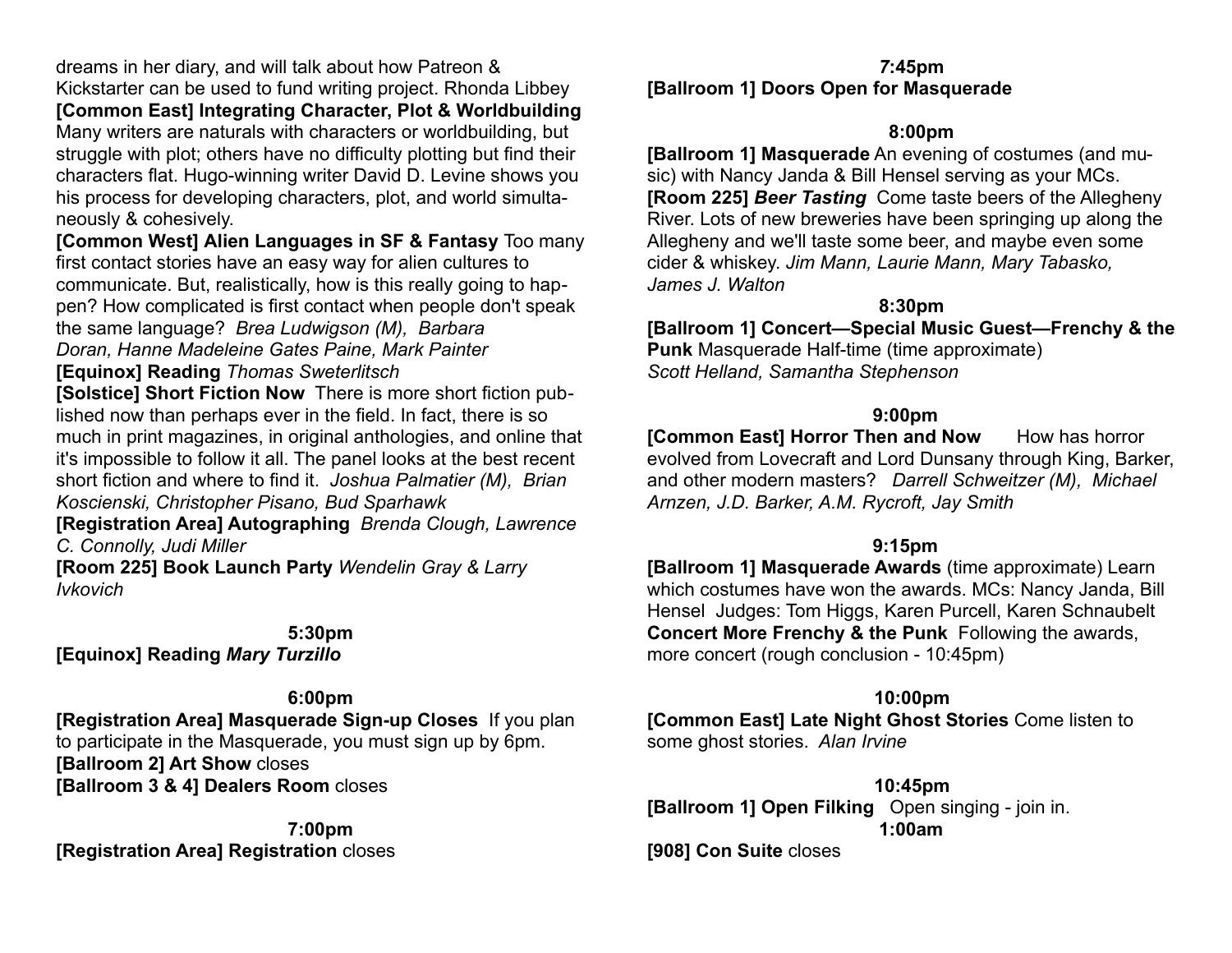### **Sunday, July 29, 2018**

**8:00am** 

**[908] Con Suite** opens

#### **9:00am**

**[Registration Area] Registration** opens **[Room 225] Writing Exercises** Bring along paper and pens or a laptop and write away in a group. *Kevin Hayes* 

### **10:00am**

**[Ballroom 1] Workshop: Celtic Guitar with February Sky** 

*Phil Cooper, Susan Urban* 

**[Ballroom 2] Art Show** opens

**[Ballroom 3 & 4] Dealers Room** opens

**[Common East] Space Opera-Present & Past** *The Expanse* has helped reinvigorate the classic space opera tropes. Is current space opera different now from past space opera?

Who are the major writers? *Timothy Liebe (M), David D. Levine, Darrell Schweitzer, Albert Wendland* 

**[Common West]Small Press** Small presses have become more important in the last few years. Why? The panel looks at the recent impact of key small presses. *S.C. Butler (M), Brian Koscienski, Joshua Palmatier, Christopher Pisano, Ian Randal Strock*

**[Equinox] Reading** *Mary Soon Lee*

**[Registration Area] Autographing** *Stephen C. Fisher, Herb Kauderer, John Alfred Taylor*

**[Room 225] Kaffeeklatsch** Talk with J.D. Barker and other fans. Advance sign up at Registration; limited to 10

**10:30am [Equinox] Reading** *Barbara Doran* 

**11:00am [Ballroom 1] Concert** *Bill Laubenheimer* **[Common East] All Fiction is Political** A conversation about how author's political values inform and inspire their writing. The panel also shares insights about embracing and conveying one's point of view through fiction without being preachy or didactic. *Mark Painter (M), Herb Kauderer, Barton Paul Levenson, John McDaid, Andi O'Connor* 

**[Common West] History of Textiles** A history of textiles, with visual aides. *Susan Dexter* 

**[Equinox] Reading** *Tamora Pierce*

**[Registration Area] Autographing** R. K. Thorne, Catherynne M. Valente

**[Room 225] Kaffeeklatsch** Talk to Geoff Landis, Mary Turzillo and other fans. Advance sign up at Registration; limited to 10.

### **11:30am**

**[Equinox] Reading** *Joshua Bellin* 

### **Noon**

**[Registration Area] Registration** closes **[Ballroom 1] Concert** *Reaper—Randi Huber, Onslaught Six*  **[Ballroom 2] Art Show** closes **[Common East] In Memoriam - Le Guin, Dozois, Wilhelm, Ellison** Stop by to share your memories of Ursula K. Le Guin, Gardner Dozois, Kate Wilhelm, Harlan Ellison, Brian Aldiss, Jack Ketchum and more. *Susan Dexter (M), Kenneth B. Chiacchia, Laurie Mann, Darrell Schweitzer*  **[Common West] Reading** *David D. Levine*  **[Equinox] Reading** A*ndi O'Connor* **[Solstice] Reading** *Mark Painter*  **[Registration Area] Autographing** *S. C. Butler, Barbara Doran, J. L. Gribble*  **[Room 225] Kaffeeklatsch** Talk with Mary Soon Lee, Charlie Oberndorf. Advance sign up at Registration; limited to 10.

**12:30pm [Equinox] Reading** *Stephen C. Fisher*